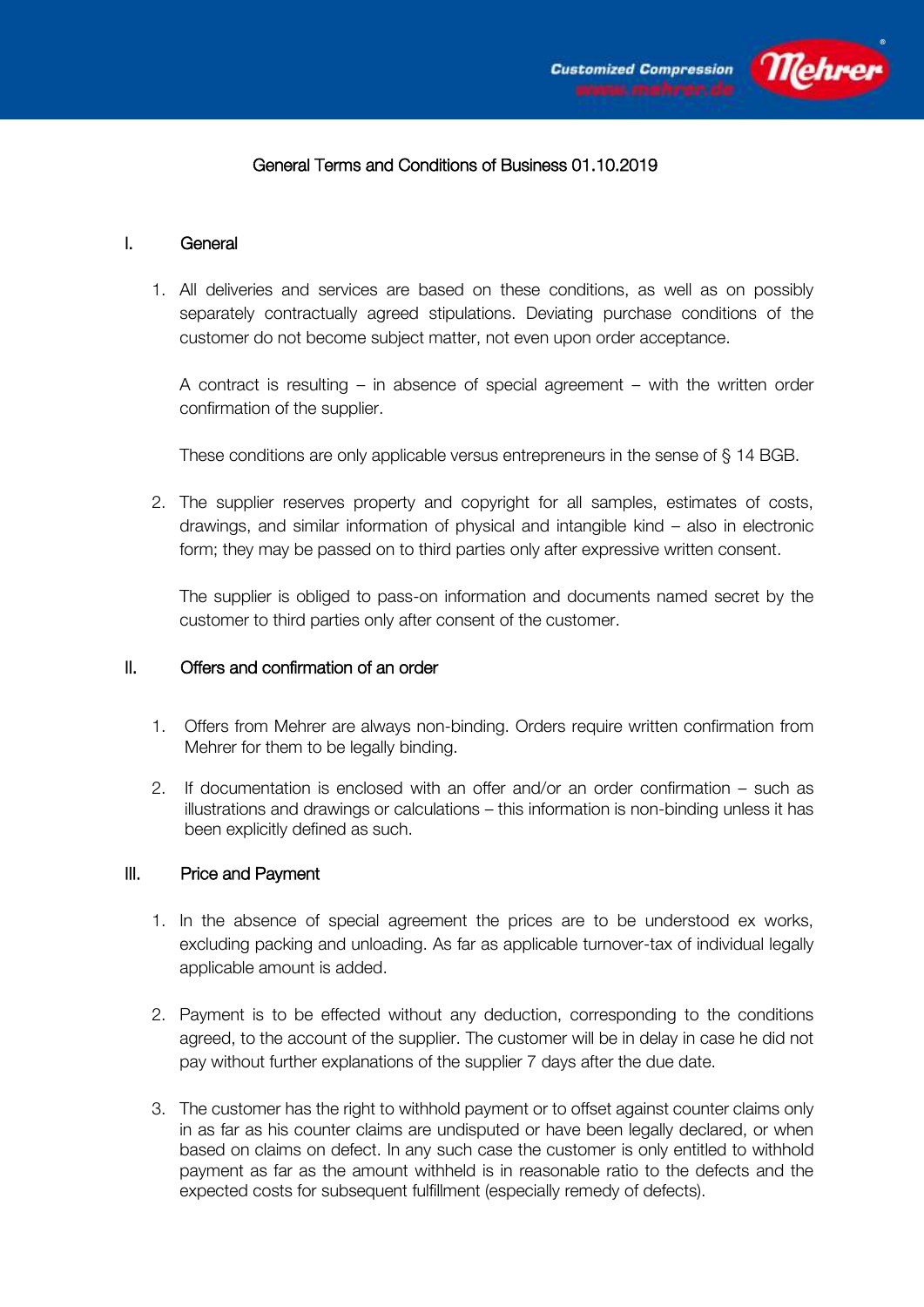

# IV. Delivery Time, Delivery Delay

- 1. Delivery time results from the agreements made between the contractual parties. Preposition to adhere to same by the supplier is that all commercial and technical questions between the contractual parties have been settled, and that the customer has fulfilled all his obligations, such as for example procuring necessary certificates by authorities, or permits, or having rendered down-payment. Should this not be the case, delivery time is extended accordingly. This does not apply in case the supplier is responsible for the delay.
- 2. Adherence to delivery period is subject to correct and timely self-delivery. The supplier will inform about emerging delays as soon as possible.
- 3. Delivery time is kept when the object of delivery has left the supplier's works until its deadline, or readiness for dispatch was informed. In case acceptance has to be carried out, information of readiness for acceptance is decisive.
- 4. In case dispatch resp. acceptance of the delivery object is delayed for reasons, for which the customer is responsible, the costs arising due to the delay will be charged to him, starting one month after information of readiness for dispatch resp. readiness for acceptance. All other consequences of delay of acceptance (besides others # 6) remain untouched.
- 5. In case non-adherence of delivery time is due to act of God, industrial action, or any other event outside the scope of influence of the supplier, delivery time is extended reasonably. The supplier will inform the customer about start and ending of any such circumstances as quickly as possible.
- 6. a) The customer can withdraw from contract without setting a deadline, when the complete performance is definitely impossible for the supplier before passing of risk. Furthermore, the customer can withdraw from contract when performance of part of the delivery will become impossible, and when having a legitimate interest to reject partial delivery. Should this not be the case, the customer will have to pay the contractual price due for the partial delivery. Same applies in case of inability of the supplier. Otherwise section VII.2 applies.

b) In case impossibility or inability occurs during acceptance delay, or in case the customer is solely responsible for these circumstances or most predominantly, he is obliged to counter-performance.

7. a) In case the customer is granting the supplier a reasonable deadline for performance after due date – considering the legal exceptions – and when this deadline is not kept, the customer is entitled to withdraw within the scope of the legal provisions.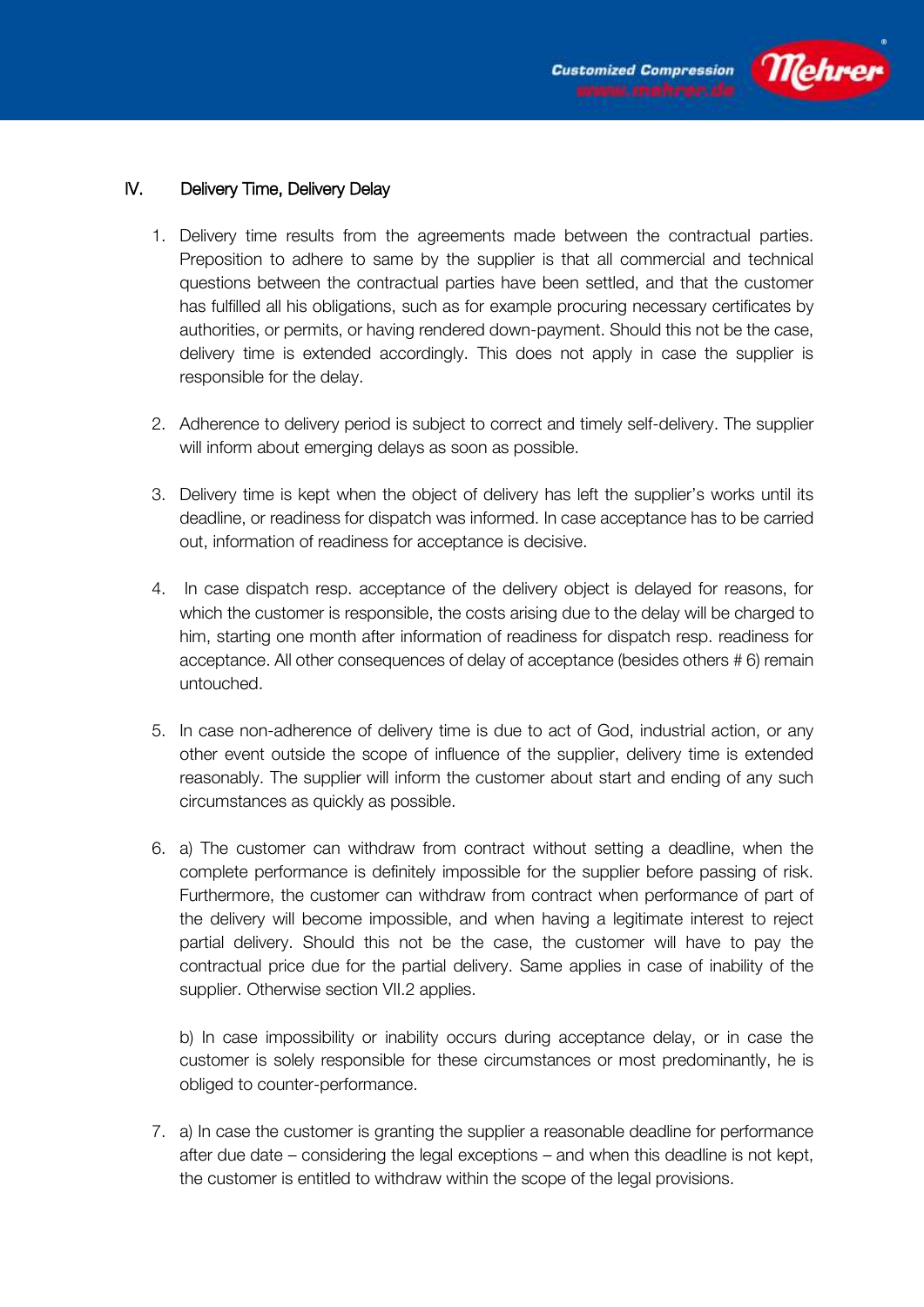

b) The supplier is liable for delay of performance in case of intention or gross negligence of the supplier or of a representative, or by a person employed by the debtor in the performance of his obligation, as well as in case of injuries to life by slight negligence, or of body or health as per the legal stipulations. However, supplier's liability in case of gross negligence is limited to the contract typical, foreseeable damage. Except for cases as per sentence 1 and sentence 2, supplier's liability due to delay, for compensation besides the performance is limited to a total of 3% of the delivery value per completed week of delay, max. 15% of the delivery value, and for compensation instead of performance (including replacement of expenditures in vain) to a total of 30% of the delivery value. All further claims of the customer are excluded – even after expiration of a deadline for performance granted to the supplier. This limitation does not apply in case of culpable infringement of fundamental contractual obligations. Claim for compensation for culpable infringement of fundamental contractual obligations, however, is limited to contract typical, foreseeable damage, in as far as there simultaneously isn't a further case as per sentence 1. Customer's right to withdraw from contract remains untouched. A change of onus of proof is not connected to the aforementioned regulations.

8. There are special agreements for taking back packaging.

### V. Passing of Risk, Acceptance

- 1. Risk is passing to the customer when the object of delivery has left the works, also in case of partial deliveries, or when the supplier has taken over further performances, i.e. delivery costs, or supply, or installation. In as far as an acceptance is to be carried out, same is decisive for passing of risk. It is to be carried out immediately upon date for acceptance, alternatively after information by the supplier about readiness for acceptance. The customer may not refuse acceptance upon presence of a nonessential defect.
- 2. In case dispatch resp. acceptance is delayed or not occurring due to circumstances for which the supplier is not responsible, risk is passing over to the customer the day of information of readiness for dispatch resp. acceptance. The supplier is obliged to conclude the insurances asked for by the customer at the expense of the latter.
- 3. Partial deliveries are admissible, as far as reasonable for the customer.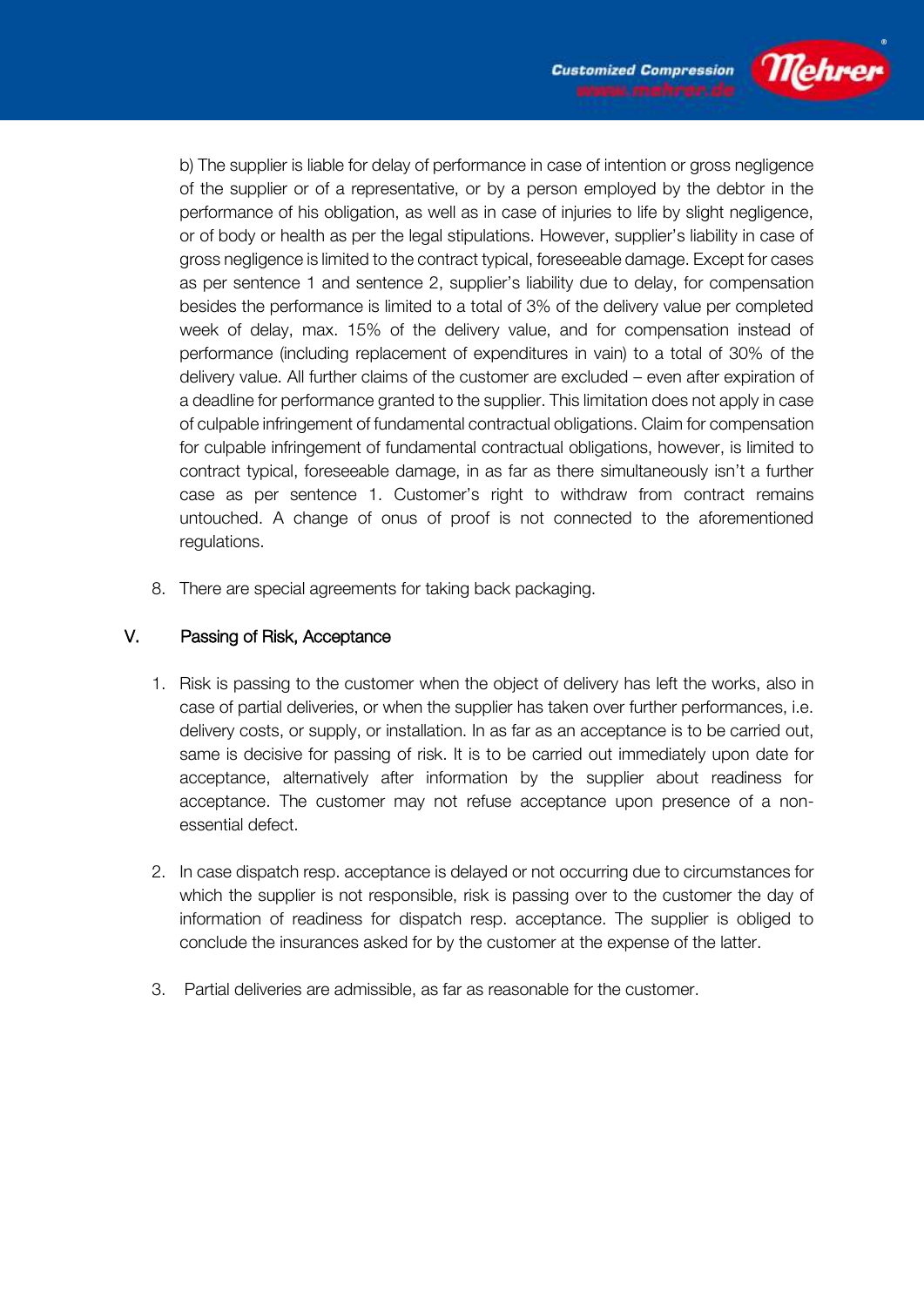



# VI. Retention of Title

- 1. The supplier reserves the property of the delivery object until receipt of all payments due out of the delivery contract. Should there be further requirements due to special regulations by the country, to which the purchased object is to be supplied to, the customer will fulfill same.
- 2. The customer is obliged to handle the purchased object with care; he is especially obliged to insure same sufficiently at the value when new, at his own expense, against damage by fire, water, and theft. In as far as maintenance and inspection jobs are required the customer has to carry out same timely at his own expense. The supplier is entitled to insure the object of delivery at customer's expense against theft, breakage, fire, water, and other damages, should the customer not prove having concluded such an insurance by himself.
- 3. Prior to complete payment the customer may neither sell, pledge, nor transfer ownership of the delivery object. In case of seizure of property as well as confiscation and other decrees by third parties he has to inform the supplier immediately.
- 4. In case of behavior in breach of contract by the customer, especially in case of delayed payment, the supplier is entitled to withdraw from contract and/or to take the delivery object back after having given notice as well as granting a reasonable period of grace, and the customer is obliged to handing over. The supplier is entitled to utilize the purchased object after take back; the utilization revenue is to be deducted from the liability of the customer – less reasonable utilization costs.
- 5. Customer's application for opening insolvency proceedings entitles the supplier to withdraw from contract, and to claim immediate return of the delivery object. The customer has to inform the supplier about such application immediately.
- 6. In case of seizure of property or other intervention by third parties the customer has to inform the supplier immediately in writing, so that the supplier can take legal action as per § 771 ZPO. In as far as the third party is not in position to reimburse the judicial and extra-judicial costs of legal action, the customer is liable for the loss occurred for the supplier.
- 7. The supplier is obliged to release the securities due to him upon request of the customer in as far as the realizable value of the securities is exceeding the claim to be secured by more than 10%. Selection of the securities to be released is up to the supplier.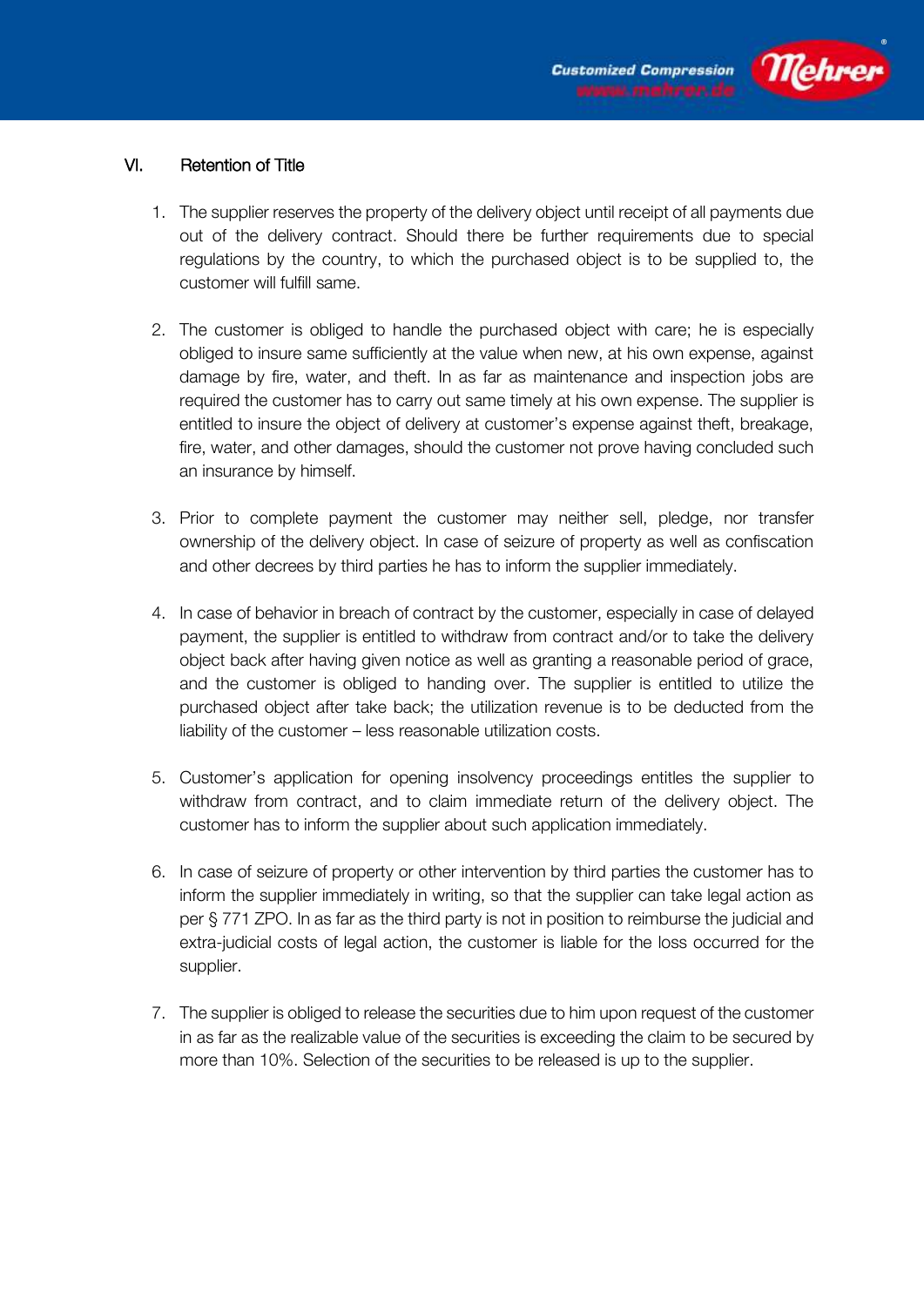



## VII. Deadlines

- 1. A bilateral declaration is always required for binding deadlines. The written order confirmation from Mehrer applies in their absence. Mehrer will only keep to the deadline if the contractual partner has delivered all the necessary documentation and information on time.
- 2. The delivery deadline only commences once technical and commercial details have been clarified.
- 3. If the shipment or delivery is delayed at the request of the contractual partner by more than one month following notification of a readiness for shipment by Mehrer, Mehrer can bill the contractual partner for storage costs amounting to 1% of the value of the goods agreed in the respective contract for every month commenced. The contractual parties are entitled to prove that the storage costs are higher or lower.

#### VIII. Claims of Defects

The supplier is granting warranty for hidden defects and defects in title – excluding further claims – subject to section VII. as follows:

#### Hidden Defects

Claims for defects are only existing when the customer has fulfilled his obligations as per § 377 HGB, and only in case of severe deviation from the agreed condition, or in case of severe impairment for suitability. The following applies for severe defects:-

- 1. As per supplier's choice all such parts are to be improved or to be replaced free of defect by him, which prove to be defective due to a circumstance occurring prior to passing of risk. The supplier is to be informed immediately in writing about ascertainment of such defect. Replaced parts will become property of the supplier.After agreement with the supplier the customer has to grant the supplier sufficient time and possibility to carry out all improvements and replacement deliveries seeming necessary to the supplier. Otherwise the supplier is relieved of the liability for consequences resulting thereby. In urgent cases of endangering industrial safety resp. to defend disproportionally large damages, about which the supplier is to be informed immediately, the customer is entitled to clear the defect himself or have same cleared by third parties, and to ask the supplier to reimburse the necessary expenditures.
- 2. The expenditures necessary for the purpose of improvement are borne by the supplier, as far as same are increasing because the deliveries are taken to another location than the subsidiary of the customer, unless introduction corresponds to its use in accordance with the regulations. Application of § 478 BGB remains untouched. Irrespective of further claims of the firm accepting the order, the party ordering has to reimburse the expenditures for checking and – as far as demanded – for clearing the defect in case of unjustified complaint.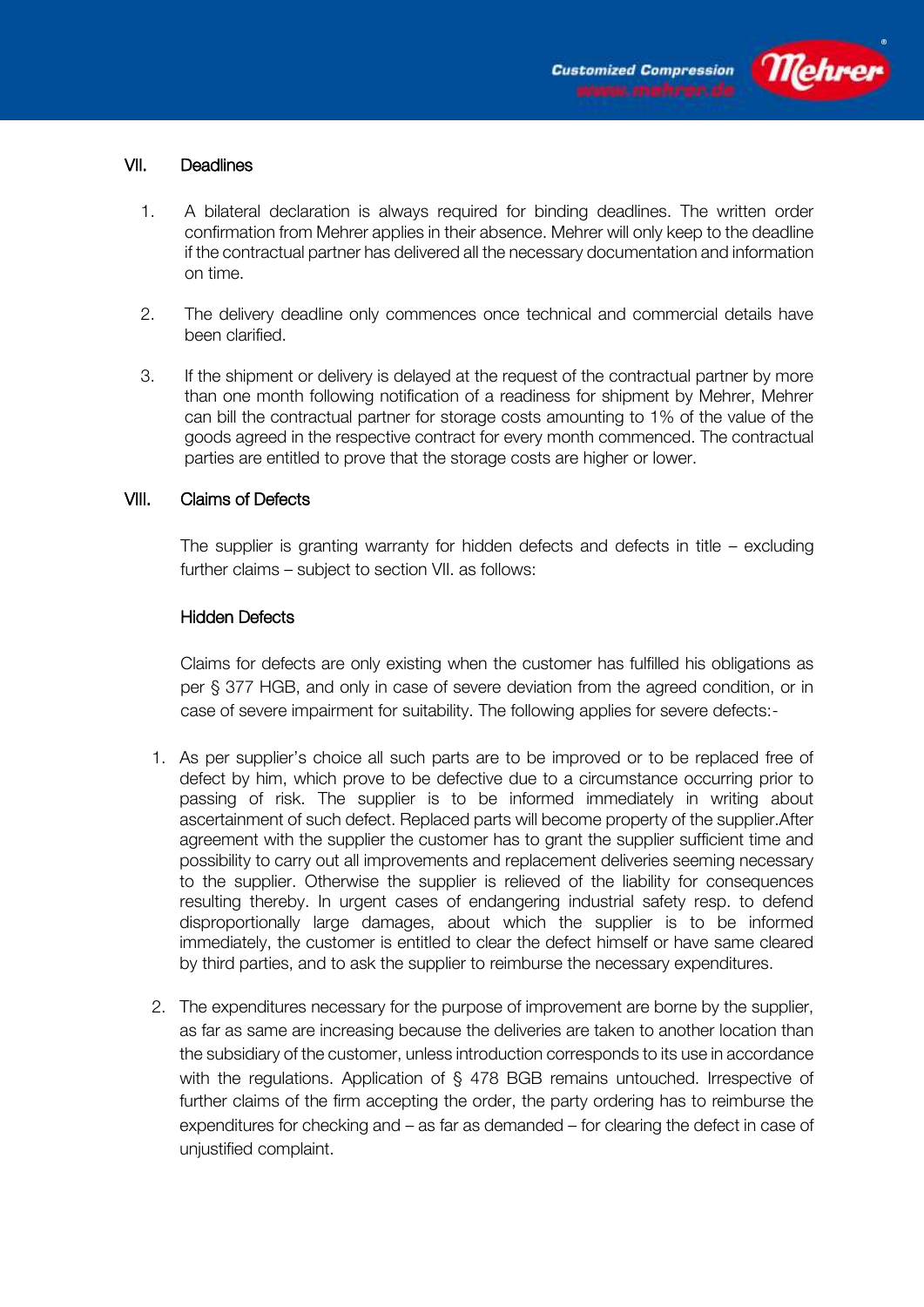

3. Within the scope of statutory regulations the customer has the right to withdraw from contract, in case the supplier – considering the legal exceptions – ineffectually let pass a reasonable deadline for improvement or replacement supply due to material defect. The right for reduction of contractual price remains excluded.

Further claims are settled by section VII.2 of these conditions.

4. No warranty is granted especially in the following cases:

Unsuitable or improper handling, faulty assembly resp. taking into operation by the customer or by third parties, natural wear, faulty or negligent handling, improper service, unsuitable means of operation, faulty erection, chemical, electro-chemical or electrical influences – as long as these are not the responsibility of the supplier.

5. In case the customer or third party is improperly improving, the supplier will not be liable for consequences resulting thereby. Same applies for changes of the delivery object made without the prior consent of the supplier.

## Defects in Title

- 6. In case use of the delivery object is resulting in infringement of industrial property rights or copyrights, the supplier, at his expense, will generally procure the right of further use by the customer, or he will modify the delivery object reasonably for the customer in a way, that there won't be any infringement of property rights.
- 7. In case this will not be possible at economically reasonable conditions or within reasonable time, the customer is entitled to withdraw from contract. Under the circumstances mentioned, the supplier has the right to withdraw from contract. Furthermore, the supplier will release the customer from undisputed claims or claims having become res judicata by the holder of the property right concerned.
- 8. The obligations of the supplier laid down in these conditions are final in case of infringement of industrial property rights or copyrights.

They only exist, when

- the customer informs the supplier immediately upon assertion of infringement of industrial property rights or copyrights;
- the customer is supporting the supplier in reasonable extent to defend the claims raised resp. enables the supplier to carry out the modification measures;
- all defense measures, including regulations out of court have been made possible for the supplier:
- the defect in title is not due to a direction made by the customer;
- the defect in title was not caused by arbitrary change of the delivery object by the customer or use by same in a way non-conforming to contract.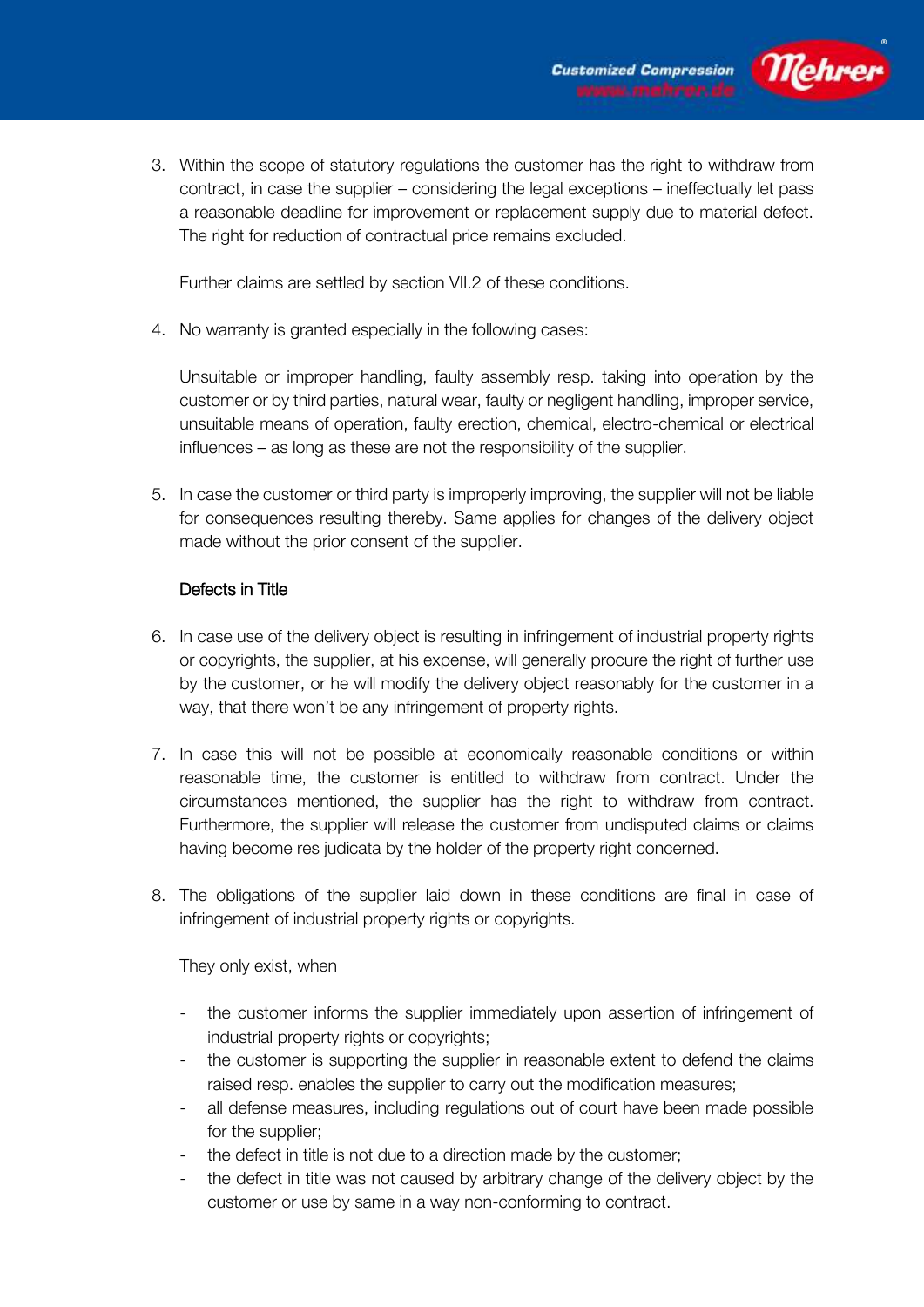



### IX. Liability

- 1. For damages having occurred
	- at the delivery object or
	- not directly at the delivery object itself, the supplier is liable for whichever legal ground only in case of:
	- a. intent;
	- b. gross negligence of the owner/executive body or person employed by the debtor in the performance of his obligation. Liability of the firm accepting the order is in case of gross negligence limited to contract typical, foreseeable damages, in as far as there simultaneously isn't any other case of exception mentioned in this number.
	- c. culpable injury of life, body, health;
	- d. defects he fraudulently failed to disclose, or the existence of same he guaranteed;
	- e. stipulations of the product liability law (ProdHaftG);
	- f. culpable infringement of essential contractual obligations. Claiming damages for infringement of essential contractual obligations, however, is limited to contract typical, foreseeable damage, in as far as there simultaneously isn't any other case of exception mentioned in this number. Further claims are excluded.
- 2. The regulations of aforementioned paragraph 2 are applicable for all claims of damages (especially for damage besides the performance and damage instead of performance), no matter on which legal ground, especially because of defects, such as infringement of obligations or infringement of obligations from tortious act. They are also applicable for the claim for reimbursement of expenditures in vain. However, liability for delay is specified in number III 7 of these conditions, liability for impossibility is as per number III 6 of these conditions.
- 3. Liability for claim exceeding the specifications of number VII as well as number VIII 6, 7 is excluded – irrespective of legal nature of the claim having been put forward. This especially applies for damage claims by fault upon contract conclusion, because of any other neglect of one's duty, or because of claims in tort of material damage as per § 823 BGB. These limitations are also applicable in as far as the customer is claiming replacement of useless expenditures instead of claiming replacement of the damage. In as far as liability for damage claim versus the supplier is excluded or limited, this is also applicable with regard to personal liability for damage claim by employees, working force, staff members, representatives and persons employed by the debtor in the performance of the obligations of the supplier.
- 4. Change of onus of proof is not connected to the aforementioned regulations.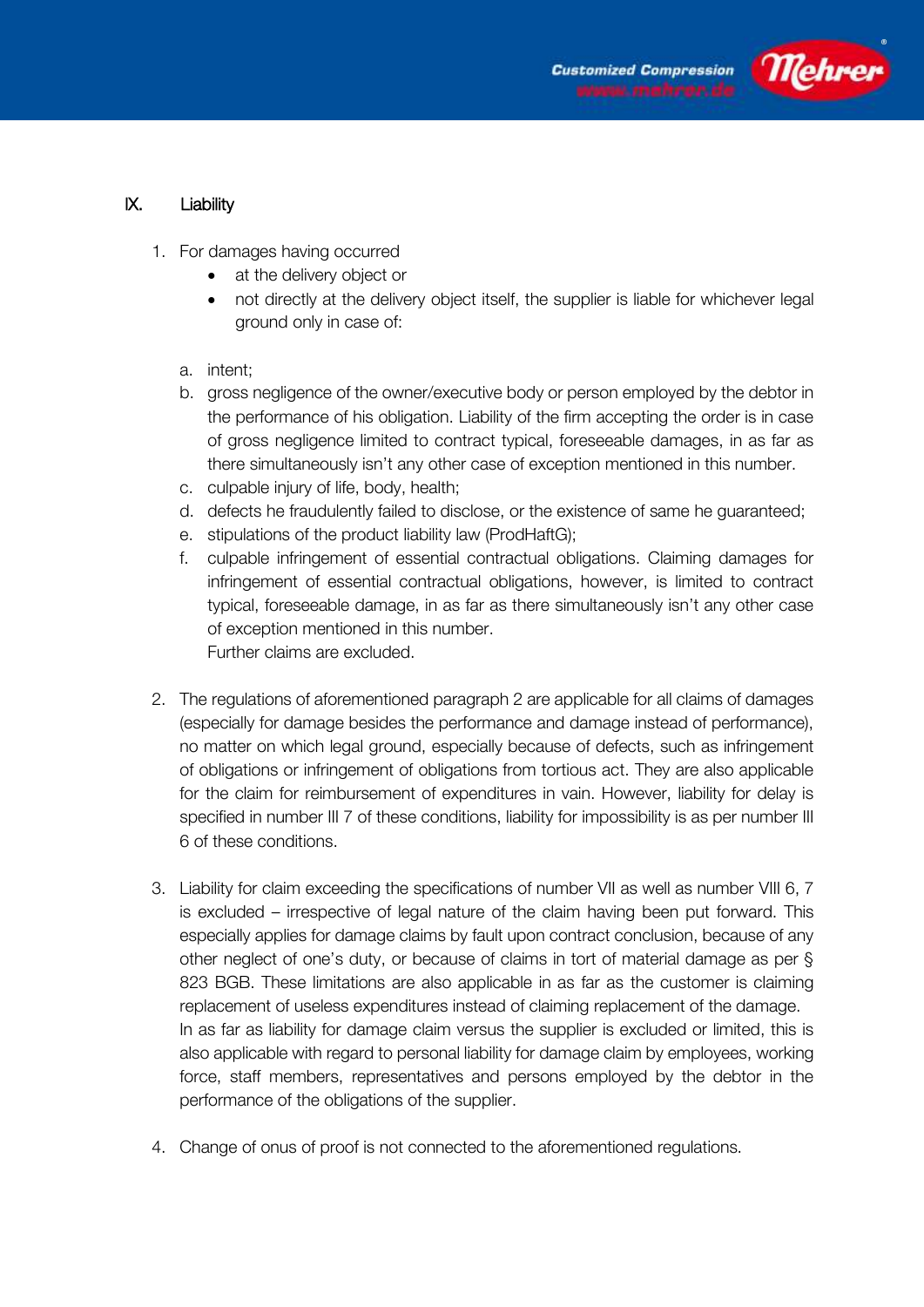

# X. Limitation of Action

- 1. Limitation period for claims and rights due to defects of delivery for whichever legal ground – is one year. This, however, does not apply in cases of § 438 para. 1 no. 1 BGB, § 438 para. 1 no 2 BGB, § 479 para. 1 BGB or § 634 a para. 1 no. 2 BGB. Cases excepted in aforementioned sentence 2 are subject to a limitation period of 3 years.
- 2. Limitation periods as per para. 1 are also applicable for all damage claims versus the firm accepting the order being in connection with the defect – independent of legal ground of the claim. In as far as there are damage claims of any kind versus the firm accepting the order, not being in connection with the defect, limitation period of para. 1 sentence 1 is applicable.
- 3. Limitation periods as per para. 1 and para. 2 are, however, applicable provided that:
	- a) Limitation periods are generally not applicable in case of intent or fraudulent nondisclosure of a defect, or as far as the firm accepting the order has taken over guarantee for the condition of the delivery object.
	- b) Limitation periods for damage claims are furthermore not applicable in case of gross breach of duty, in case of culpable infringement of essential contractual obligations – not consisting of the delivery of a defective object , in cases of injury of life, of body, or health, or in case of claims as per Product Liability Law. The limitation periods for damage claims are also applicable for reimbursement of expenditures in vain.
- 4. For all claims the limitation period starts upon delivery in case of acceptance upon same. Otherwise all other legal stipulations concerning start of limitation period, tolling of the statute of limitations, hindrance and re-start of period of time remain untouched.
- 5. Limitation period in case of recovery over delivery as per §§ 478, 479 BGB remains untouched.
- 6. Change of onus of proof is not connected to the aforementioned regulations.

## XI. Utilization of Software

In as far as software is included in the delivery scope the customer is granted a nonexclusive right to use the software supplied on a system, including its documentation. It is left for use on the delivery object defined. Use of the software beyond this definition is prohibited. The parties agree that it is impossible to develop a software program in a way that same will be faultless for all application conditions.

The customer may copy, revise, translate, or change from object code into source code only within the legally admitted scope (para. 69 a fllwg. UrhG). The customer is obliged